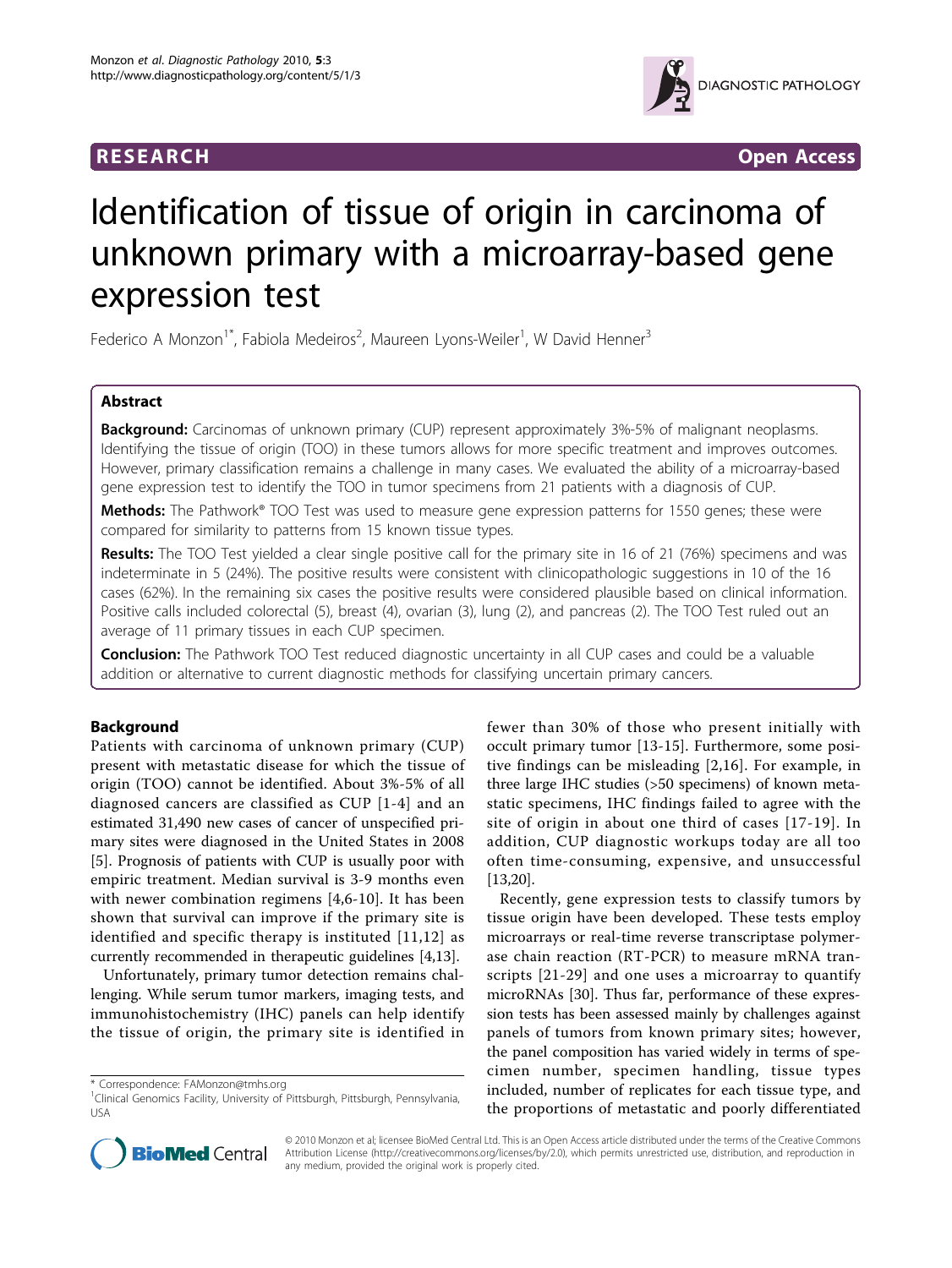tumors. Overall, the accuracy in these studies has been in the range of 76% to 89%. Although these performance studies are necessary and important, a challenge with actual CUP specimens is needed to gauge the true clinical value of these tests. Designing such a study is inherently difficult because CUP specimens, by definition, lack a reference diagnosis. Only recently have expression-based tissue test results in CUP specimens been reported [[31-33\]](#page-8-0).

The Pathwork® TOO Test (Pathwork Diagnostics, Sunnyvale, California, U.S.) is a microarray-based gene expression diagnostic test for determining the similarity of a tumor specimen to 15 known tissue types. The test interprets the expression of 1550 genes in each specimen by applying normalization and classification algorithms to gene expression data from a microarray. The similarity of each tumor specimen's gene expression pattern is compared to the 15 tissues covered by the test. For each specimen, the pathologist receives a report with 15 separate scores that reflect the similarity of the specimen's gene expression profile to each of the reference tissues. Evaluation of the TOO Test found highly reproducible results across four laboratories [\[28](#page-8-0)] and in a blinded multicenter evaluation of 547 known primaries (47% metastatic, 53% poorly differentiated or undifferentiated primaries), the test had an overall agreement of 87.8% with the pathologist-issued diagnosis [[29\]](#page-8-0).

In this study, we evaluated the clinical utility of the TOO Test in identifying the primary site in specimens from patients diagnosed with CUP. The aims were to evaluate the test's ability to issue a clear positive call in classic CUP specimens, to check the consistency of the test results against a short-list of diagnostic possibilities based on clinicopathology, and to estimate the potential added clinical value of positive and negative results in guiding management.

# Methods

# Study Design

This was a retrospective study of tumor specimens from 21 patients diagnosed with CUP. Fresh-frozen specimens were obtained from tissue banks at the Mayo Clinic and the University of Pittsburgh. The specimens had been archived between January 1998 and December 2006. Specimen processing and microarray scanning were performed at each site. Data files were analyzed by Pathwork Diagnostics and a report was generated. Electronic test scores were sent to study site pathologists who were blinded to the associated patient's clinicopathologic information. The pathologists used predetermined cutoffs to make final expression test calls of positive or indeterminate for each specimen. The code was then broken and expression results were compared with the available clinical, radiologic, pathological, and therapeutic findings as a basis for conclusions about the consistency, plausibility, and potential added clinical value of TOO Test results. The study was conducted under protocols approved by the institutional review boards of each institution.

#### Case Selection and CUP Definition

Cases were first identified for possible inclusion in the study by manual and electronic searching of tissue bank archives. Search terms and diagnostic codes included "CUP," "unknown," and "uncertain." Specimens with a high number of IHC results were also selected for review.

Most patients whose specimens were included had received a complete history, physical, and full clinical, laboratory, imaging, and pathologic workups, including standard histologic and IHC examination, prior to their designation as CUP. Specimens from patients from the Mayo Clinic  $(n = 11)$  were also evaluated by a panel of stains to rule out certain subsets of malignancies. These stains included but were not limited to: keratins or epithelial membrane antigen, S-100 or HMB45, LCA (CD45), chromogranin or synaptophysin, CK20, CK7, thyroid transcription factor 1 (TTF-1), and CDX-2. Directed evaluation of symptomatic areas and targeted testing based on history or symptoms (e.g., abdominal CT, mammogram in women, colonoscopy in cases of liver metastasis) were undertaken in Mayo Clinic patients. Specimens designated as biopsy-proven carcinomas (e.g., carcinomas, adenocarcinomas, and mucinous adenocarcinomas) with varying levels of differentiation and from various sites were included. Available treatment data and performance status for Mayo Clinic patients were compiled but not required for inclusion.

The minimum inclusion criteria for screened specimens were: (1) characterization as CUP after well-documented pathologic examination; (2) availability of frozen specimen block with histologic verification of at least 60% tumor representation and less than 20% necrosis; (3) availability of medical records with core demographics as well as a clinicopathologic report including a summary of any narrowed diagnostic possibilities. Any specimens assigned a definitive single tissue type or included in previous studies reporting performance of the TOO Test [[28,29\]](#page-8-0) were excluded.

#### Gene Expression Test

The study pathologist at each site checked necrosis and tissue viability in a section from each frozen tissue block and then RNA was extracted and processed according to previously published methods [[28\]](#page-8-0). Spectrophotometry was used to assess adequate total RNA concentration and purity. In general, the protocol for processing the RNA, amplifying and labeling fragments, hybridizing material on the microarray, and scanning is similar to the standard Affymetrix protocol for 3'-based gene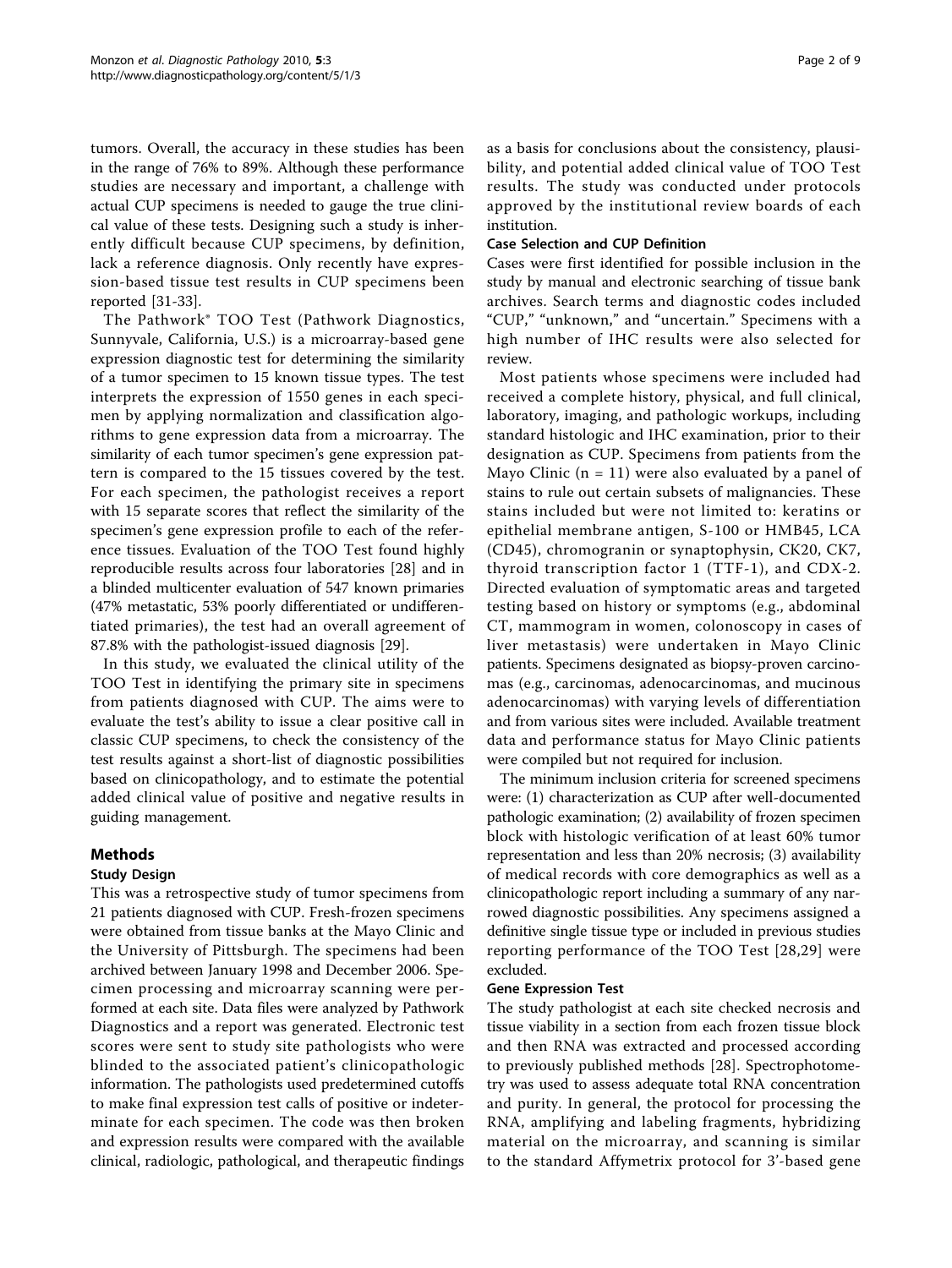expression analysis. Both laboratories used the proprietary Pathwork Pathchip™ or an Affymetrix GeneChip array on Affymetrix 3000 or 3000Dx GeneChip instrumentation (fluidics station and scanner) and the Gene-Chip operating software to generate gene expression data (.CEL files). Raw data files were submitted to Pathwork Diagnostics for automated analysis and report generation (Figure 1).

The Pathwork TOO Test algorithm transforms probelevel intensity data into gene expression values, performs data verification, and standardizes expression values



similarity to established profiles for 15 tissues of origin is produced.

using a 121-gene standardization method whose performance has been previously described [\[28,34\]](#page-8-0). Expression levels of the 1550 genes for each specimen are then compared in pairwise fashion with the pre-established gene profiles for each of the 15 tissues on the test panel. The results are presented on an electronic report as 15 separate Similarity Scores (SS), one for each tissue on the panel.

# Data Analysis

Coded electronic reports with SS and no patient information were sent to investigators, who used pre-established cutoffs to make a final determination about each tissue type as positive or indeterminate. The SS for each of the 15 tissue types ranged from 0 (very low similarity) to 100 (very high similarity). Per cut-offs determined before the study, a SS of 30 or above indicated the presence of a given tissue in the specimen, a SS of 5 or less indicated the absence of a given tissue in the specimen, and a SS between 5 and 30 was considered indeterminate [\[28,29](#page-8-0)].

For each specimen, the final TOO Test result was compared with available clinical, laboratory, and imaging results for that specimen and a determination was made about the overall consistency of the TOO Test positive result with the clinicopathologic suggestions. Given the challenging nature of CUPs, inconsistencies were expected. In some inconsistent cases, investigators evaluated the plausibility of TOO Test results by re-examining the patient file and, in some cases, performing additional IHC analysis (CDX2 stain in two cases). Investigators also performed a case-by-case review to determine the consistency of negative tissue calls with the clinicopathologic suggestion.

# Results

# Patient and Tumor Characteristics

Characteristics for individual patients from Mayo  $(n = 11)$ and the University of Pittsburgh ( $n = 10$ ) are detailed in Table [1](#page-3-0). Most patients were in the age range of 60-69  $(n = 6)$  or 70-79 years of age  $(n = 7)$ . The majority of patients (15 of 21) were female. Tumor specimens were taken from over a dozen different biopsy sites. Most cases were described as having a stage IV or metastatic tumor. Most specimens were characterized morphologically as poorly differentiated ( $n = 13$ ) or moderately differentiated  $(n = 7)$ .

# Tumor IHC Analysis

A total of 49 unique IHC markers were employed in an attempt to identify the origin of the tissue in these 21 specimens. An average of six IHC tests were performed on each specimen (range: 0 to 13) and 12 of the 21 specimens received at least seven different IHC staining tests including those targeting proteins known to be useful in predicting tissue type (e.g., CK7, CK20, ER,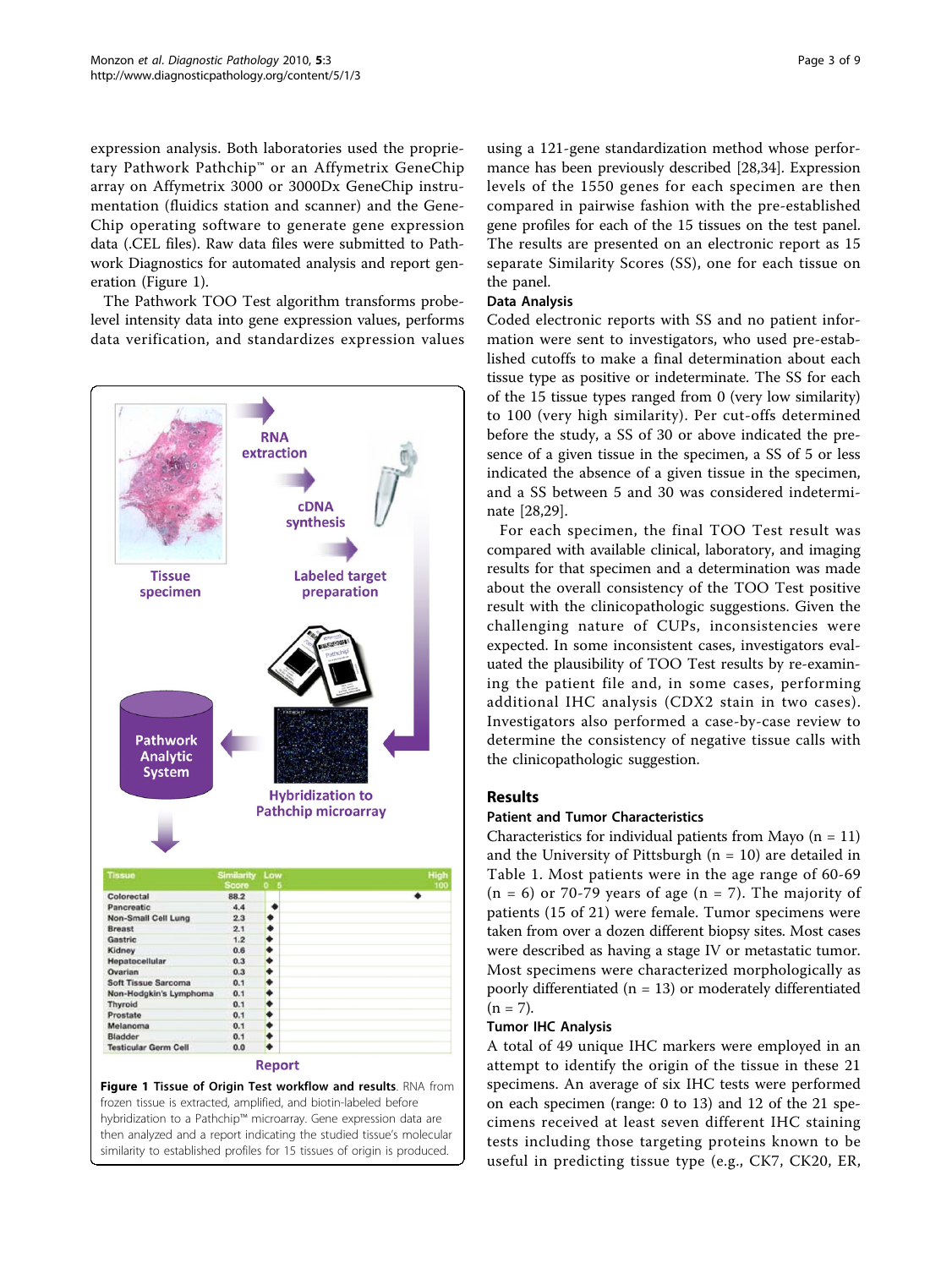<span id="page-3-0"></span>Table 1 Patient characteristics

| Case<br>No.    | Age       | Gender | <b>Biopsy site</b>   | Prior cancer<br>history | Morphology                                                                               | <b>CUP treatment regimen</b>           |  |  |
|----------------|-----------|--------|----------------------|-------------------------|------------------------------------------------------------------------------------------|----------------------------------------|--|--|
|                | 70-79     | F      | I iver               | Breast                  | Moderately-differentiated adenocarcinoma                                                 | supportive care only                   |  |  |
| $\overline{2}$ | 70-79     | M      | Mesentery            | None                    | Poorly-differentiated adenocarcinoma                                                     | supportive care only                   |  |  |
| 3              | 60-69     | F      | Soft Tissue          | Breast                  | Poorly-differentiated carcinoma                                                          | supportive care only                   |  |  |
| 4              | 50-59     | F      | Peritoneum           | None                    | Poorly-differentiated adenocarcinoma                                                     | paclitaxel/carboplatin/<br>gemcitabine |  |  |
| 5              | 80-89     | F      | Bone                 | Breast                  | Poorly-differentiated carcinoma                                                          | radiation                              |  |  |
| 6              | 80-89     | F      | Soft tissue          | None                    | Moderately-differentiated carcinoma                                                      | supportive care only                   |  |  |
| 7              | 80-89     | M      | Pleura               | Prostate,<br>Bladder    | Moderately-differentiated adenocarcinoma                                                 | supportive care only                   |  |  |
| 8              | 60-69     | F      | Peritoneum           | None                    | Poorly-differentiated carcinoma                                                          | paclitaxel/carboplatin                 |  |  |
| 9              | 70-79     | F      | Peritoneum           | Rectal                  | Poorly-differentiated carcinoma                                                          | supportive care only                   |  |  |
| 10             | $50 - 59$ | F      | Peritoneum           | Ovarian                 | Well-differentiated mucinous adenocarcinoma                                              | supportive care only                   |  |  |
| 11             | 60-69     | F      | Peritoneum           | Breast                  | Poorly-differentiated carcinoma                                                          | paclitaxel/carboplatin                 |  |  |
| 12             | 50-59     | F      | Right Femur          | N/A                     | Metastatic, well-to- moderately differentiated<br>adenocarcinoma                         | N/A                                    |  |  |
| 13             | 50-59     | F      | Left Femur           | N/A                     | Metastatic, poorly-differentiated adenocarcinoma                                         | N/A                                    |  |  |
| 14             | 70-79     | F      | Lymph Node           | N/A                     | Metastatic poorly-differentiated adenocarcinoma                                          | N/A                                    |  |  |
| 15             | 70-79     | F      | Lung (Upper<br>Lobe) | N/A                     | Moderately-differentiated papillary adenocarcinoma                                       | N/A                                    |  |  |
| 16             | 60-69     | F      | Omentum              | N/A                     | Metastatic poorly-differentiated adenocarcinoma                                          | N/A                                    |  |  |
| 17             | 70-79     | M      | Abdominal Wall       | N/A                     | Metastatic poorly-differentiated adenocarcinoma                                          | N/A                                    |  |  |
| 18             | 70-79     | M      | Right Groin          | N/A                     | Metastatic adenocarcinoma                                                                | N/A                                    |  |  |
| 19             | 40-49     | M      | Colon/Omentum        | N/A                     | Poorly-differentiated adenocarcinoma                                                     | N/A                                    |  |  |
| 20             | 60-69     | M      | Right Clavicle       | N/A                     | Moderately-differentiated mucinous adenocarcinoma                                        | N/A                                    |  |  |
| 21             | 60-69     | F      | Liver/Lymph<br>Node  | N/A                     | Liver: poorly-differentiated carcinoma<br>LN: metastatic poorly-differentiated carcinoma | N/A                                    |  |  |

 $N/A$  = not available

PSA, TTF-1) [\[18](#page-8-0),[19\]](#page-8-0). Results of IHC analyses are listed in Table [2.](#page-4-0)

# TOO Test Results

The Pathwork TOO Test gave a positive result for a single tissue in 16 (76%) of 21 CUP specimens (Table [2\)](#page-4-0). The identified primary sites included colorectal (5), breast (4), ovary (3), lung (2), and pancreas (2). The TOO Test was indeterminate in five cases (24%) (Figure [2\)](#page-5-0). The average SS in positive calls was 66.4 while the average highest SS in indeterminate calls was 23.0.

The TOO Test positive results were consistent with clinicopathologic suggestions in 10 of the 16 cases (62%). For example, in Case 3 the TOO Test yielded a positive ovarian call, thus confirming one of the two main tissues types under consideration (breast vs. ovarian). In Case 4, the TOO Test pointed to a colorectal origin while the pre-existing clinicopathologic data (based on colonoscopy, mammogram, abdominal CT, and 10 IHC stains) hinted at, but did not confirm, a gastrointestinal (GI) origin. In five of seven specimens called positive for GI origin (5 colorectal, 2 pancreas), the TOO Test result was not unexpected given the pre-existing clinical differential.

Overall, six cases of unexpected positive TOO Test results were produced. There were no obvious instances of TOO Test error or high unlikelihood based on all existing patient information (e.g., a prostate call in a female patient, a sarcoma or melanoma call for a histologically confirmed adenocarcinoma). Also, in many cases, tissue types under active consideration were "ruled out" based on negative results in expression testing. In Case 6, for example, where the patient was strongly suspected of having either a primary lung or thyroid carcinoma due to positive TTF-1 staining, the TOO Test result of breast carcinoma, while unexpected, had not been absolutely ruled out by clinical factors. Importantly, TTF-1 positivity has been reported in a small percentage of breast and colon carcinomas [[35,36](#page-8-0)]. Further, the TOO Test gave negative Similarity Scores for both lung  $(SS = 3.8)$  and thyroid  $(SS = 1.1)$ . Similarly, in Case 2 a diagnosis of renal cell carcinoma was originally suspected but the TOO Test call of colorectal carcinoma was not improbable and the TOO Test also provided a negative kidney signal  $(SS = 0.6)$ . Immunostain for CDX2 performed during this study and not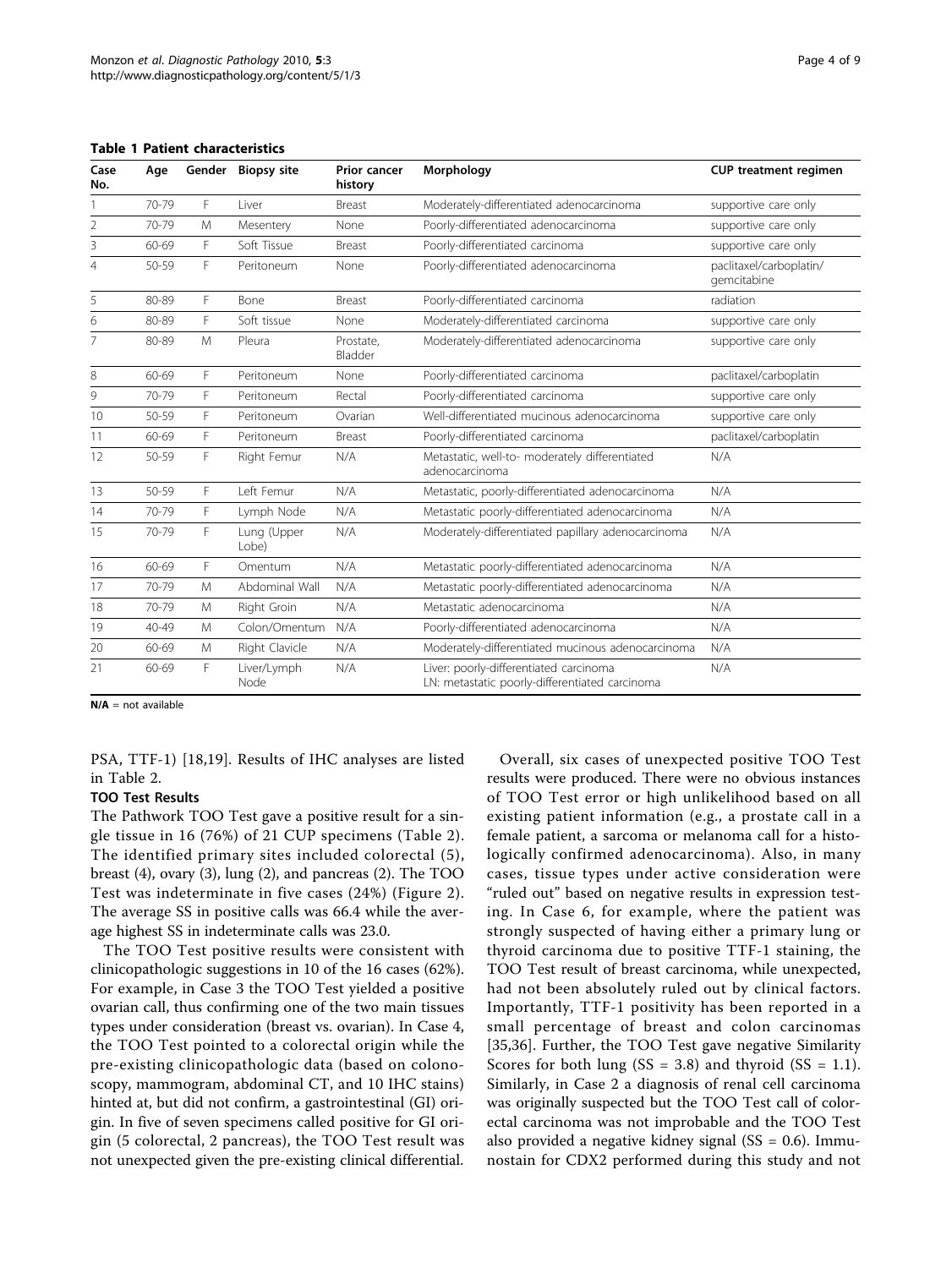|                | Immunohistochemistry Results                                                       | Tissue of Origin (TOO) Test results                                               |                                                   |               |                  |                        |                          |                     |
|----------------|------------------------------------------------------------------------------------|-----------------------------------------------------------------------------------|---------------------------------------------------|---------------|------------------|------------------------|--------------------------|---------------------|
| Case<br>No.    | Negative                                                                           | Positive                                                                          | Suspected tissues<br>based on<br>clinicopathology | TOO result    | <b>TOO</b><br>SS | Rule<br>out<br>tissues | Consistent               | Management<br>Value |
| 1              | BRST-2, CK20, TTF-1, ER,<br>PR, Her2/neu                                           | CK7                                                                               | Pancreas, Breast,<br>Upper GI                     | Indeterminate | 22.1             | 8                      | $\overline{\phantom{a}}$ |                     |
| 2              | <b>PSA</b>                                                                         | CK20, CK7, CDX2*                                                                  | Kidney                                            | Colorectal    | 83.7             | 14                     | $No*$                    | Yes                 |
| 3              | BRST-2, CK20, TTF-1, ER,<br>PR, Her2/neu                                           | CK20, CK7, WT1                                                                    | Ovary or Breast                                   | Ovary         | 87.6             | 14                     | Yes                      | Yes                 |
| $\overline{4}$ | chromogranin,<br>synaptophysin, calretinin,<br>TTF-1, PR                           | CK20, CK7, CDX-2, CK5/6, GI Primary,<br>MOC31, ER, CEA                            | Colorectal                                        | Colorectal    | 81.8             | 13                     | Yes                      | Yes                 |
| 5              | CDX-2, CD31, CK20,<br>Melan A, S-100, TTF-1                                        | AE1/AE3, CK7                                                                      | Renal cell carcinoma                              | Indeterminate | 24.7             | 11                     | $\overline{a}$           |                     |
| 6              | Thyroglobulin                                                                      | $TTF-1$                                                                           | Lung, Thyroid                                     | Breast        | 61.2             | 12                     | $No*$                    | Yes                 |
| 7              | CK20, PSA, TTF-1                                                                   | CK7, AE1/AE3, keratin<br>903, p63                                                 | Lung                                              | Indeterminate | 23.6             | 8                      |                          |                     |
| 8              | BRST-2, CD10, CD45, C-kit                                                          | CDX-2, CAM5.2, CK20,<br>CK7, Keratin                                              | Colorectal                                        | Colorectal    | 64.1             | 12                     | Yes                      | Yes                 |
| 9              | CK20, CK7, TTF-1, ER, PR                                                           |                                                                                   | Colorectal, Ovary                                 | Lung          | 35.5             | 10                     | $No*$                    | Yes                 |
| 10             |                                                                                    | CDX-2*, CK20, CK7                                                                 | Colorectal, Ovary                                 | Colorectal    | 71.2             | 13                     | Yes                      | Yes                 |
| 11             | ER, PR, Her2/neu, BRST-2,<br>CDX-2, CK20                                           | CK7, p53, WT1                                                                     | Breast, Ovary                                     | Ovarian       | 86.6             | 14                     | Yes                      | Yes                 |
| 12             | chromogranin,<br>synaptophysin, surfactant,<br>TTF, CK20, LCA, CA-125,<br>Her2/neu | ER, PR, monoclonal CEA,<br>focal CK7                                              | Breast, Ovary, Uterine                            | <b>Breast</b> | 96.4             | 14                     | Yes                      | Yes                 |
| 13             | Her2/neu, PR                                                                       | estrogen receptor (10%<br>cells staining at $1+$ )                                | Breast                                            | Breast        | 95               | 14                     | Yes                      | Yes                 |
| 14             | HMB45, Tyrosinase,<br>Melan-A, RCC, ER                                             | CK7, AE1/AE3, CAM 5.2,<br>TTF, S100, surfactant<br>protein, CK20; weak<br>$CDX-2$ | Lung                                              | Ovarian       | 87.5             | 13                     | $No*$                    | Yes                 |
| 15             |                                                                                    | EGF-R                                                                             | Lung                                              | Lung          | 66.9             | 12                     | Yes                      | Yes                 |
| 16             | LeuM1, S100                                                                        | PLAP, CA-125,<br>monoclonal CEA                                                   | Pancreas, Ovary                                   | Pancreas      | 39.5             | 11                     | Yes                      | Yes                 |
| 17             | PSA, neuroendocrine<br>markers, S100                                               | mucicarmine, CEA,<br>cytokeratin                                                  | Colon, Prostate,<br>Stomach, Lung                 | Pancreas      | 37.3             | 10                     | $No*$                    | Yes                 |
| 18             | PSA, TTF, calretinin,<br>thrombomodulin, P63                                       | CK7, CK20, monoclonal<br>CEA, CDX-2                                               | Esophagus, Stomach,<br>Pancreas, Biliary          | Breast        | 36.1             | 10                     | $No*$                    | Yes                 |
| 19             | smooth myo actin,<br>desmin, S100, HMB-45,<br>CD34, chromogranin, CK7              | focal C-kit, focal<br>synaptophysin, focal<br>CK20, mucicarmine, PAS              | Colon                                             | Colorectal    | 31.5             | 8                      | Yes                      | Yes                 |
| 20             | Not available                                                                      | Not available                                                                     | None                                              | Indeterminate | 24               | 9                      |                          |                     |
| 21             | mucicarmine, HepPar,<br>alpha-fetoprotein,<br>synaptophysin                        | CEA monoclonal/<br>polyclonal, Cam-5.2, AE1                                       | Liver,<br>Cholangiocarcinoma                      | Indeterminate | 20.7             | 9                      |                          |                     |

# <span id="page-4-0"></span>Table 2 Immunohistochemical and Tissue of Origin Test results

\* Still a plausible primary call given the overall patient presentation and clinicopathologic findings; see text for discussion.

SS: Similarity Score; AE: cytokeratin; BRST: Breast; C-kit: cytokine receptor CD117; CA-125: cancer antigen 125; Cam 5.2: anti-cytokeratin; CD: cluster of differentiation; CDX: an intestine-specific transcription factor; CEA: carcinoembryonic antigen; CK: cytokeratin; ER: estrogen receptor; HepPar: hepatocyte paraffin; Her-2/neu: human epidermal growth factor receptor 2; HMB-45: human melanoma black; LeuM1: a granulocyte-related differentiation antigen; P53: tumor protein 53, a transcription factor; P63: a P53-related nuclear protein; PAS: periodic acid Schiff stain; PLAP: placenta-like alkaline phosphatase; PR: progesterone receptor; PSA: prostate-specific antigen; RCC: renal cell carcinoma marker; S-100: a neuroectodermal antigen; TTF-1: thyroid transcription factor-1; WT1: Wilms' tumor protein-1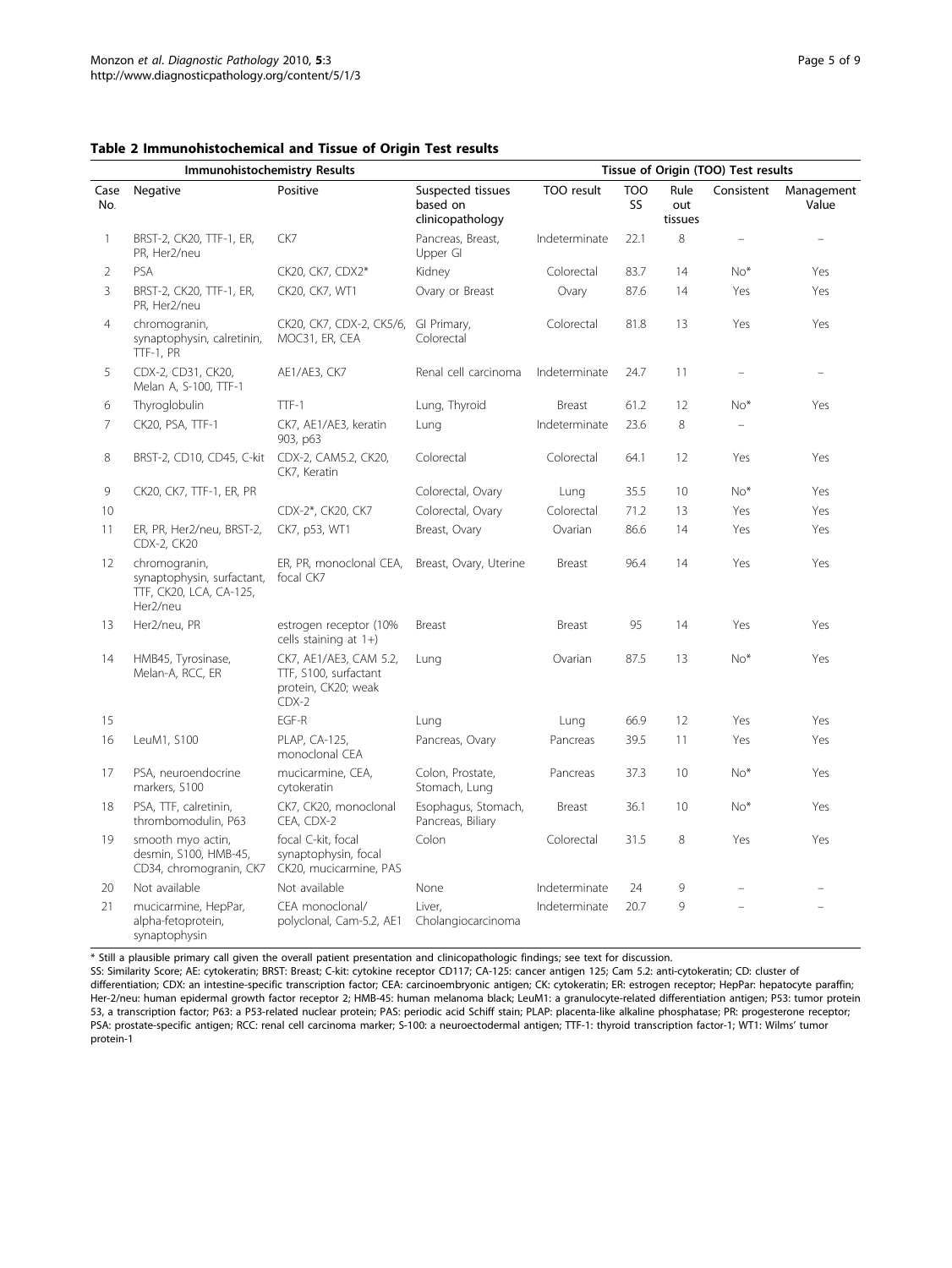<span id="page-5-0"></span>

available at the time of diagnosis was positive, supporting a colorectal origin. On average, the TOO Test ruled out 11 tissue types per case, including in the indeterminate cases. In cases with a positive call, the average number of tissue types ruled out (i.e., SS <5) was 12 while the average in indeterminate calls was 9.

#### Discussion

For patients presenting with uncertain primary tumors and who do not have a primary site identified even after exhaustive investigation empiric chemotherapy is rarely successful and often quite intolerable [\[7](#page-8-0)-[9\]](#page-8-0). Better survival is achieved when tissue-specific treatment strategies are utilized [\[11,12](#page-8-0),[33\]](#page-8-0). Thus, availability of a test that identifies the tissue of origin would increase the chances of a patient receiving a more targeted and less toxic therapy. Depending on how such a test is integrated into the workup of uncertain primaries, it may also reduce the overall time and expense associated with the hunt for a primary tumor. In addition, as new tissue-targeted therapies are expected to be introduced, correct identification of the primary site will become even more important in guiding optimal patient management.

Recently, we reported that the Pathwork Tissue of Origin test showed robust performance in a large validation study with 547 tumors of known origin [\[29\]](#page-8-0). We now have evaluated the performance of this test in a cohort of 21 CUP cases. In this cohort the Pathwork TOO Test was able to identify a probable single primary site in 16 (76%) of the cases. These results suggest that the TOO Test can significantly reduce diagnostic uncertainty in patients with CUP.

Three recent studies have reported on gene expression profiling as a strategy to determine TOO in patients with CUP [[31](#page-8-0)-[33\]](#page-8-0). Two of these studies employed a microarray-based 495-gene-expression classifier (Cup-Print, Agendia, Amsterdam, NED), which gave a confident and clinically valuable result in 14 (64%) of 22 CUPs from one study [[32\]](#page-8-0) and a clinically feasible result in 18 (86%) of 21 CUPs from the other study [\[31](#page-8-0)]. The third study evaluated a 10-gene RT-PCR-based expression assay (Veridex, La Jolla, CA USA) and identified a TOO in 23 (62%) of the 37 specimens classified as CUP after IHC analysis [[33\]](#page-8-0). Thus, expression tests with widely varying designs and features (e.g., number/types of genes; algorithm strategies; training set size; specimen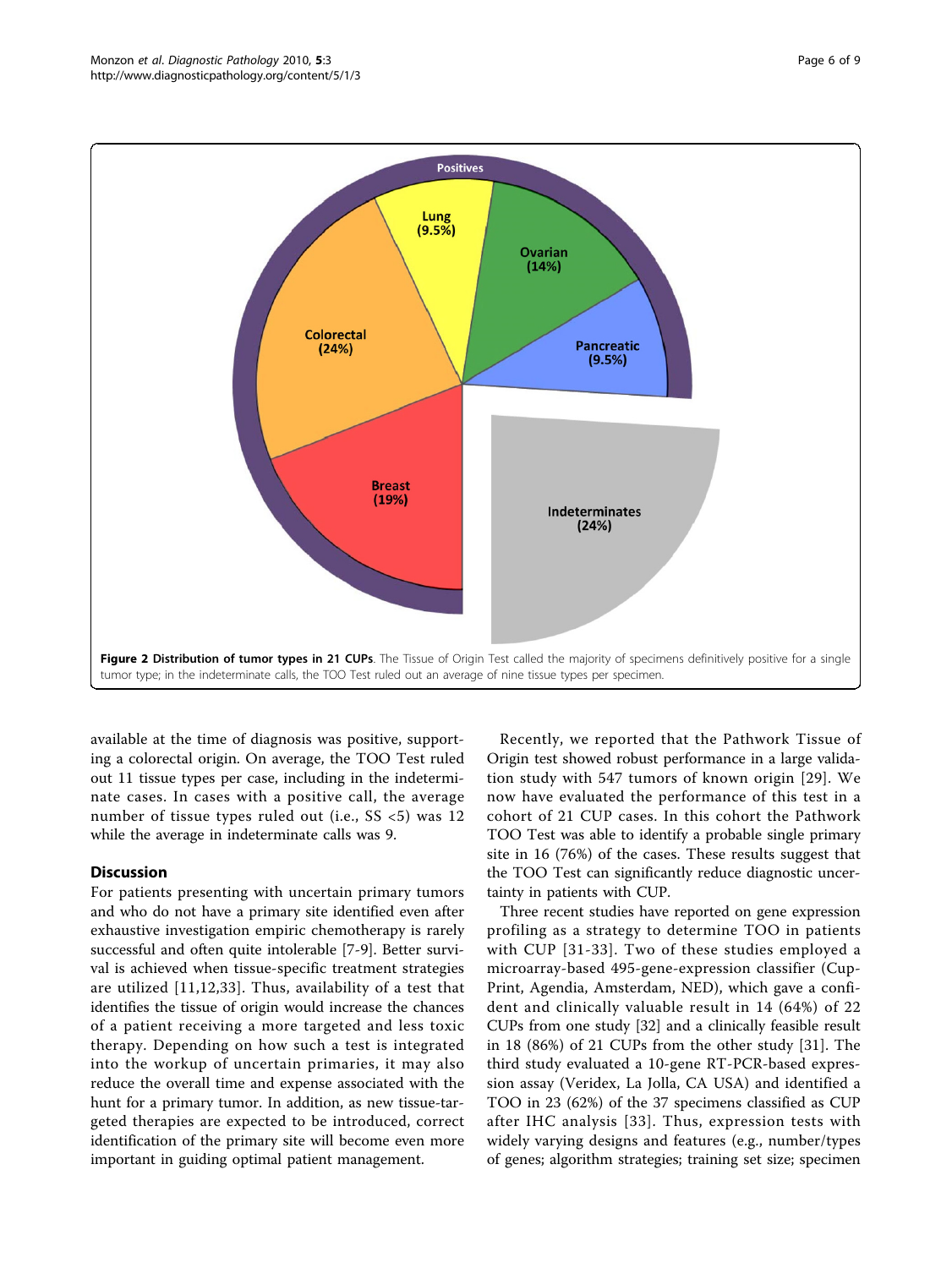handling protocols; number of tissue types on panel) have recently demonstrated an ability to issue a classification for a majority of CUPs.

This general uniformity in call rates for identifying a TOO in CUP patients among the various expression tests (i.e., 62%-86%) does not necessarily imply a uniformity of call accuracy or assay range. By definition, the gold standard for tumor calls in CUP cases is unknowable. Thus, accuracy in tissue identification can only be evaluated with the use of a large and diverse set of known tumor specimens. This type of evaluation is needed before any projections can be made about a test's clinical diagnostic value–much less its potential impact on therapy choices and outcome–in the setting of CUP. For example, in one of the studies cited above [[32](#page-8-0)], a parallel analysis of 84 tumors with known origin revealed total assay accuracy of 83%; however, the test misclassified 7 of 11 lung tumors and 3 of 3 pancreas tumors. Thus, if we extrapolate these results to CUP specimens, a large number of CUP tumors with lung or pancreas origin could yield a positive, albeit incorrect, tissue identification. Due to the small number of studied samples (in particular of the lung and pancreas groups) it is not possible to determine the performance of that test for individual tissue types. This same assay showed an accuracy of 87% in a previous study with 119 tumor samples; however, some tissue types were represented by only one or two specimens (e.g., breast, adrenal) [\[27\]](#page-8-0). The 10-gene RT-PCR assay showed an accuracy of 76% in a set of 48 metastatic samples [[26\]](#page-8-0). Importantly, in a less rigidly defined set of 120 CUP specimens analyzed with the RT-PCR assay [[33\]](#page-8-0), this test could not yield a result (due to insufficient mRNA quality or yield) or failed to assign a TOO (perhaps due to a limited 6-tissue panel) in 48% of the cases. When the Pathwork TOO Test was validated in a large multicenter study ( $n = 547$ ), of poorly differentiated and undifferentiated primary cancers and metastatic tumors, it showed an overall sensitivity (positive percent agreement with reference diagnosis) of 87.8% for the 15 tissues of origin included in the panel [[29](#page-8-0)]. In this validation study, each of the 15 different tissue sites was represented by at least 25 specimens. These performance characteristics in known tissues must be considered when assessing the likelihood of expression test accuracy in CUP cases.

Our study has several limitations, chief among them the lack of a gold standard for comparison. This inability to confirm accuracy, which is unavoidable in CUP diagnostic studies, only heightens the importance of quality and rigor in the associated clinical and pathological investigations. In this study, patients and CUP specimens were characterized in clinics with extensive experience in oncology workups. Full histories, imaging results, lab records, and pathology reports (including an average of six IHC performed in each case) were available before the CUP diagnosis was issued. Thus, within the inherent constraints of CUP study design, this study provides a fair measure of test performance– certainly at least as fair as any of the seminal validation studies of IHC itself [[17-19](#page-8-0)]. Another limitation of this study was its small size. This is related to the difficulty in finding well-characterized fresh-frozen CUP specimens. Using frozen tissue as a basis for initial CUP performance testing makes sense since it yields more intact mRNA [[37\]](#page-8-0); however, we recognize that it is necessary to validate the TOO Test with formalin-fixed paraffin embedded (FFPE) specimens in order to allow the test to be applied widely in non-research clinical settings.

Given the absence of a gold standard to evaluate CUP assay performance, a surrogate marker of accuracy utilized by prior studies has been the correlation of the TOO prediction with existing clinicopathologic information [[31-33,38](#page-8-0)]. In our study, 10 cases show consistency with the clinicopathologic-based differential diagnosis (Table [2\)](#page-4-0) and in six cases the test's suggested diagnosis was inconsistent. Review of cases where TOO Test positive results were not consistent with IHC and/or tentative clinical suggestions sheds further light on the trustworthiness of gene expression profiles. None of these six TOO Test results were deemed implausible or in absolute contradiction to any known clinicopathologic findings. Even the TOO Test call of breast cancer in a male (Case 18), while surprising, cannot be considered patently incorrect given current estimates of approximately 2000 such new cases in the U.S. every year with a rising incidence [\[39\]](#page-8-0) and also considering reports of male breast cancer presenting as CUP [\[40](#page-8-0)]. In addition, the accompanying TOO Test negative results add weight to the plausibility of surprising positive calls by ruling out several of the originally suspected primaries. In fact, the availability of "rule outs" is a unique feature of TOO Test design that may eventually prove valuable in case management; other tests provide the result of the most molecularly similar tumor but do not report information that allows ruling out specific tissue types. Thus, although six of the TOO Test results were unexpected, given the published performance characteristics of the test and recalling the performance deficits of IHC as cited previously, they were still clinically plausible TOO sites. Based on the overall clinical contributions of TOO Test results, we estimated that the expression test would have helped to inform patient management decisions in the majority of cases (Table [2\)](#page-4-0): definitively in the 16 positive cases by identifying a single primary site, and to varying degrees in the five indeterminate cases by eliminating potential primary sites.

Another measure of the clinical relevance of TOO identification is the ability to evaluate response to therapy in those tumors that were treated with tissue-specific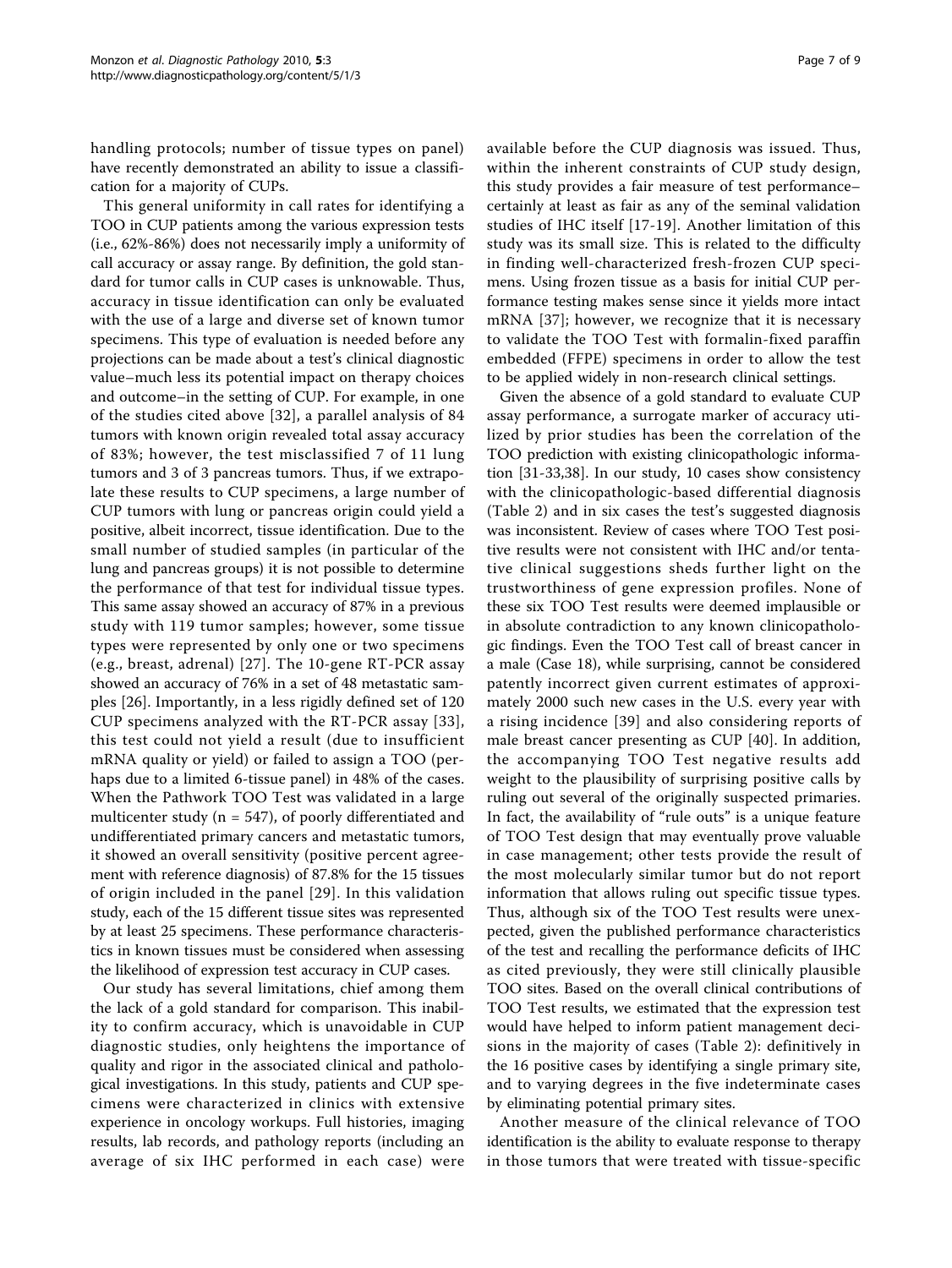<span id="page-7-0"></span>approaches. In this regard, Varadhachary and co-workers reported that patients with a molecular signature of colon carcinoma showed better response to colorectalspecific therapies than to empiric CUP therapy [[33\]](#page-8-0). Unfortunately, the size of our study and the unavailability of full outcome and treatment information for all 21 patients make it impossible for us to quantify how the expression results might have translated into changed therapy or improved outcomes. However, review of the treatment data available for about half of the cases indicated that most patients got the type of supportive care with or without empiric chemotherapy that is typical in CUP [4,[7-10](#page-8-0)]. Of the 11 Mayo patients, for example, four received at least 4 cycles of chemotherapy and one received radiation therapy (4 radiation sequences, 800 cGy). Many of these patients likely would have received a more tissue-specific therapy if a trusted expression test result had been available at presentation. In Case 11, for example, one of the options for more ovarian-focused chemotherapy might have been given instead of paclitaxel/carboplatin if the TOO Test result of ovarian cancer had been available. In Case 6, doxorubicin and paclitaxel might have been given rather than only supportive care if the TOO Test result supporting a breast origin had been known. Similarly, in Cases 4 and 8, patients might have received bevacizumab instead of a broad-based chemotherapy (paclitaxel/carboplatin with or without gemcitabine) if the TOO Test result indicating colorectal cancer had been available at the time of diagnosis.

Recently, based on retrospective and prospective analyses [\[12](#page-8-0),[33\]](#page-8-0), some researchers have already advocated using expression profiles to guide targeted therapy in patients with colorectal cancer profiles. Such changes in CUP therapy directed by molecular profiling might reasonably be expected to equate to improvement in outcomes, but this important hypothesis needs to be tested in prospective studies. Only carefully designed studies will reveal whether tumors originally deemed CUPs respond to specific treatment in the same manner as more well-differentiated tumors of the same tissue type. It may be, for example, that hard-to-identify CUP-like tumors actually possess distinct genetic/phenotypic aberrations (while maintaining tissue-specific expression traits) that limit their susceptibility to therapies tested only in non-CUP tumors [[41,42\]](#page-8-0). In this context, because of the TOO Test's high accuracy in poorly differentiated tumor types and also because of the high number of genes assayed, this test may be particularly well suited not only to classifying tissue origin in CUP but, in the future, to providing information about the tumor's susceptibility to specific therapies.

#### Conclusions

The Pathwork TOO Test shows clear promise in identifying tissue origin in cases currently classified as CUP. The test could be a valuable addition or alternative to current diagnostic methods for classifying uncertain primary cancers. Further studies evaluating the impact of gene expression-based test results on therapy choice and treatment outcome for CUP patients are warranted.

#### Abbreviations

(CUP): cancer of unknown primary; (TOO): tissue of origin; (IHC): immunohistochemistry; (SS): Similarity Score.

#### Acknowledgements

We thank Ted Rigl PhD, Shawn Becker MD, and Raji Pillai PhD for helpful advice, Jenny Liu for assistance in figure preparation and Paul Courter and Jane Seck for writing/editorial support. We thank personnel from the Health Sciences Tissue Bank at the University of Pittsburgh for their assistance in tissue retrieval. This work was supported by Sponsored Research Agreements to Dr. Monzon and Dr. Medeiros from Pathwork Diagnostics Inc.

#### Author details

<sup>1</sup>Clinical Genomics Facility, University of Pittsburgh, Pittsburgh, Pennsylvania, USA. <sup>2</sup>Department of Laboratory Medicine and Pathology, Mayo Clinic Rochester, Minnesota, USA. <sup>3</sup>Pathwork Diagnostics, Sunnyvale, California, USA.

#### Authors' contributions

FAM participated in the conception, study design, sample identification, results interpretation and correlation with clinical information and manuscript writing. FM participated in the study design, sample identification, results interpretation and correlation with clinical information and manuscript writing. MALW performed all experiments for samples from University of Pittsburgh and performed acquisition and primary analysis of data. WDH participated in the conception, study design, and manuscript preparation. All authors read and approved the final manuscript.

#### Competing interests

FAM and FM were recipients of sponsored research agreements from Pathwork Diagnostics for the performance of this study. FAM has received honoraria from Pathwork Diagnostics for speaking engagements related to the Pathwork Tissue of Origin Test. WDH is an employee and stock holder of Pathwork Diagnostics. Pathwork Diagnostics financed writing/editorial assistance and article-processing charges for this manuscript.

#### Accepted: 13 January 2010 Published: 13 January 2010

Received: 17 December 2009

#### References

- Varadhachary GR, Abbruzzese JL, Lenzi R: [Diagnostic strategies for](http://www.ncbi.nlm.nih.gov/pubmed/15112256?dopt=Abstract) [unknown primary cancer.](http://www.ncbi.nlm.nih.gov/pubmed/15112256?dopt=Abstract) Cancer 2004, 100:1776-1785.
- Greco FA, Hainsworth JD: Cancer of unknown primary site. Cancer: Principles & Practice of Oncology Philadelphia: Lippincott Williams & WilkensDeVita VT, Hellman S, Rosenberg SA , 7 2005, 2213-2234.
- 3. Pavlidis N, Fizazi K: [Carcinoma of unknown primary \(CUP\).](http://www.ncbi.nlm.nih.gov/pubmed/18977667?dopt=Abstract) Crit Rev Oncol Hematol 2009, 69:271-278.
- 4. National Cancer Institute, Carcinoma of Unknown Primary Treatment (PDQ®) Health Professional Version. [http://www.cancer.gov/,](http://www.cancer.gov/) Accessed Nov 11 2008.
- Jemal A, Siegel R, Ward E, Hao Y, Xu J, Murray T, Thun MJ: [Cancer statistics,](http://www.ncbi.nlm.nih.gov/pubmed/18287387?dopt=Abstract) [2008.](http://www.ncbi.nlm.nih.gov/pubmed/18287387?dopt=Abstract) CA Cancer J Clin 2008, 58:71-96.
- 6. Greco FA, Burris HA, Litchy S, Barton JH, Bradof JE, Richards P, Scullin DC Jr, Erland JB, Morrissey LH, Hainsworth JD: [Gemcitabine, carboplatin, and](http://www.ncbi.nlm.nih.gov/pubmed/11896116?dopt=Abstract) [paclitaxel for patients with carcinoma of unknown primary site: a Minnie](http://www.ncbi.nlm.nih.gov/pubmed/11896116?dopt=Abstract) [Pearl Cancer Research Network study.](http://www.ncbi.nlm.nih.gov/pubmed/11896116?dopt=Abstract) J Clin Oncol 2002, 20:1651-1656.